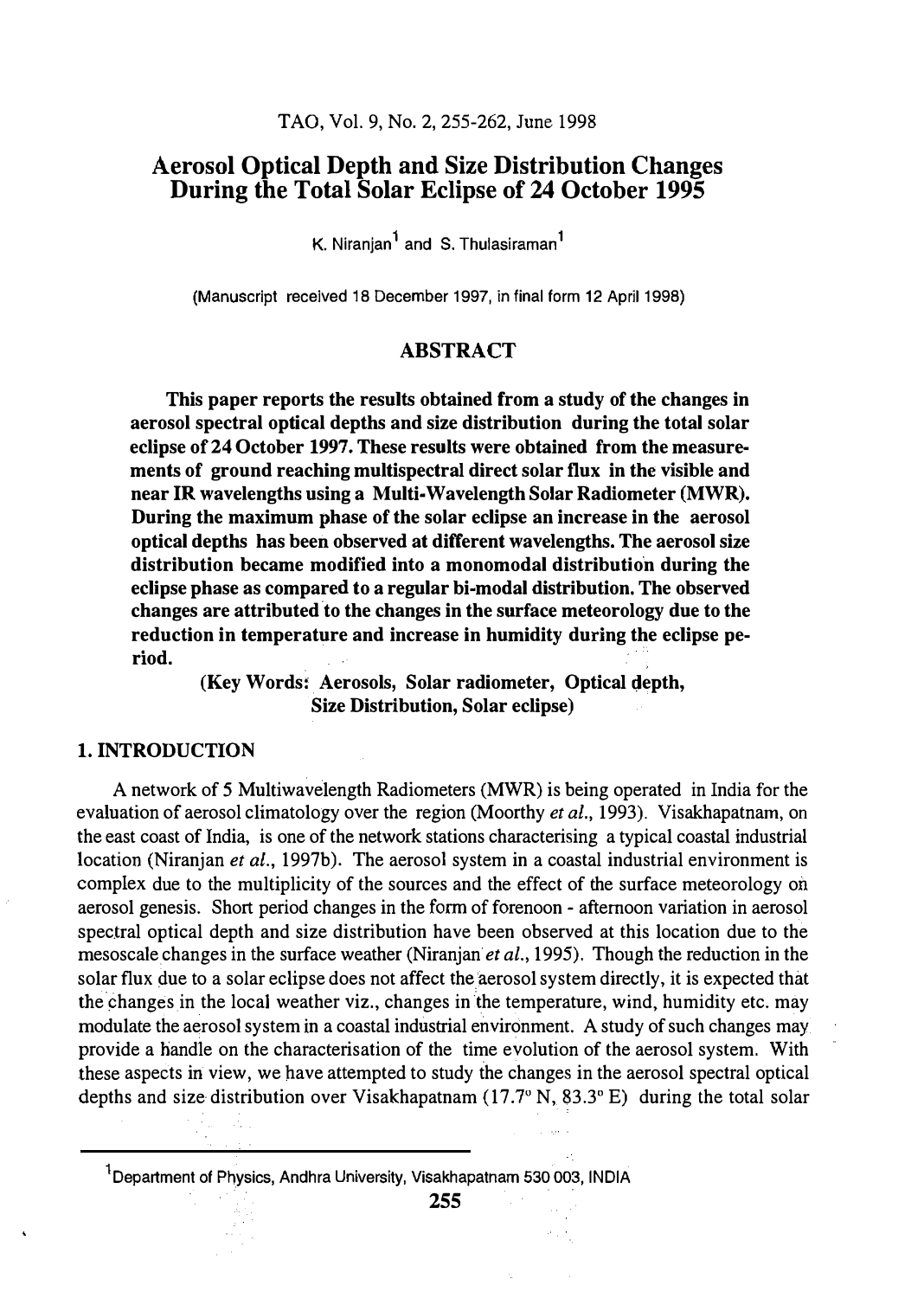eclipse of 24 October 1995.

### 2. EXPERIMENT AND METHODOLOGY

The Multi wavelength Solar Radiometer used to measure the direct solar flux is based on the principle of filter wheel Radiometers (Shaw *et al.*, 1973). The system measures the intensity of incoming direct solar radiation at nine discrete wavelengths in the visible and near IR region namely 400, 450, 500, 600, 650, 750, 850, 940 and1025 nm. The half power bandwidth of the filters is 5 nm. The system comprises of automatic data acquisition and sun tracking electronics and the details of the system and data analysis are available in Niranjan et al. (1997b). The solar flux measured at these different wavelengths is used to evaluate the total optical depths following the Langley technique, and aerosol optical depths are subsequently derived by subtracting the optical depths due to Rayleigh scattering and molecular absorption due to ozone and water vapour.

The direct solar flux is normally collected at coarse intervals of 15-20 minutes using the MWR system with the intention of evaluating the daily mean optical depths. However, it is observed that the aerosol system at this location shows certain short period changes following mesoscale changes in the local weather (Niranjan *et al.*, 1995). Evaluation of aerosol optical depths at short time intervals of 20 minutes and multiples is possible provided the time period selected shows a reasonable variability in solar zenith angle for the fitting of the regression line while evaluating the total optical depths. However, the data quality has to be checked for the consistency of the zero airmass solar flux (or the Y-intercept of the regression line of the Langley plot) which must be constant at all the sampling intervals and must tally with the normal mean value. In fact, it is an indication of the system calibration and hence is used daily to check system stability. For evaluation of aerosol optical depths at every 20 minutes, we record the solar flux data every two minutes and the data taken every 20 minutes is subjected to regression against the Secant of the solar zenith angle in order to evaluate the optical depths. Care is taken to select the data points at 99.5% confidence level and an iterative computer algorithm is used to evaluate the slopes through linear regression by incorporating the error estimates and corrections wherever necessary (Bendat and Piersol, 1971).

## 3. RESULTS AND DISCUSSION

The eclipse started at 07:32 hrs at Visakhapatnam, with maximum obscuration at 08:44 hrs. The eclipse event came to an end at 10:08 hrs and the degree of maximum obscuration was  $81\%$  at 08:44 hrs. As the occurrence of the eclipse was during the morning hours, the change in the solar zenith angle was rather fast, facilitating the study of the short period changes in the aerosol optical depths. However, one major problem in handling this data was the rapid change in the solar flux during the progressive occultation of the solar disc. To handle this, we categorised the data points of approximate 15-20 minute intervals that represent approximately the same level of solar disc obscuration and evaluated the total optical depths and the zero airmass solar flux values. Figure 1 shows the zero airmass solar flux values thus evaluated from the Langley intercepts at a typical wavelength of 400 nm, as a function of time which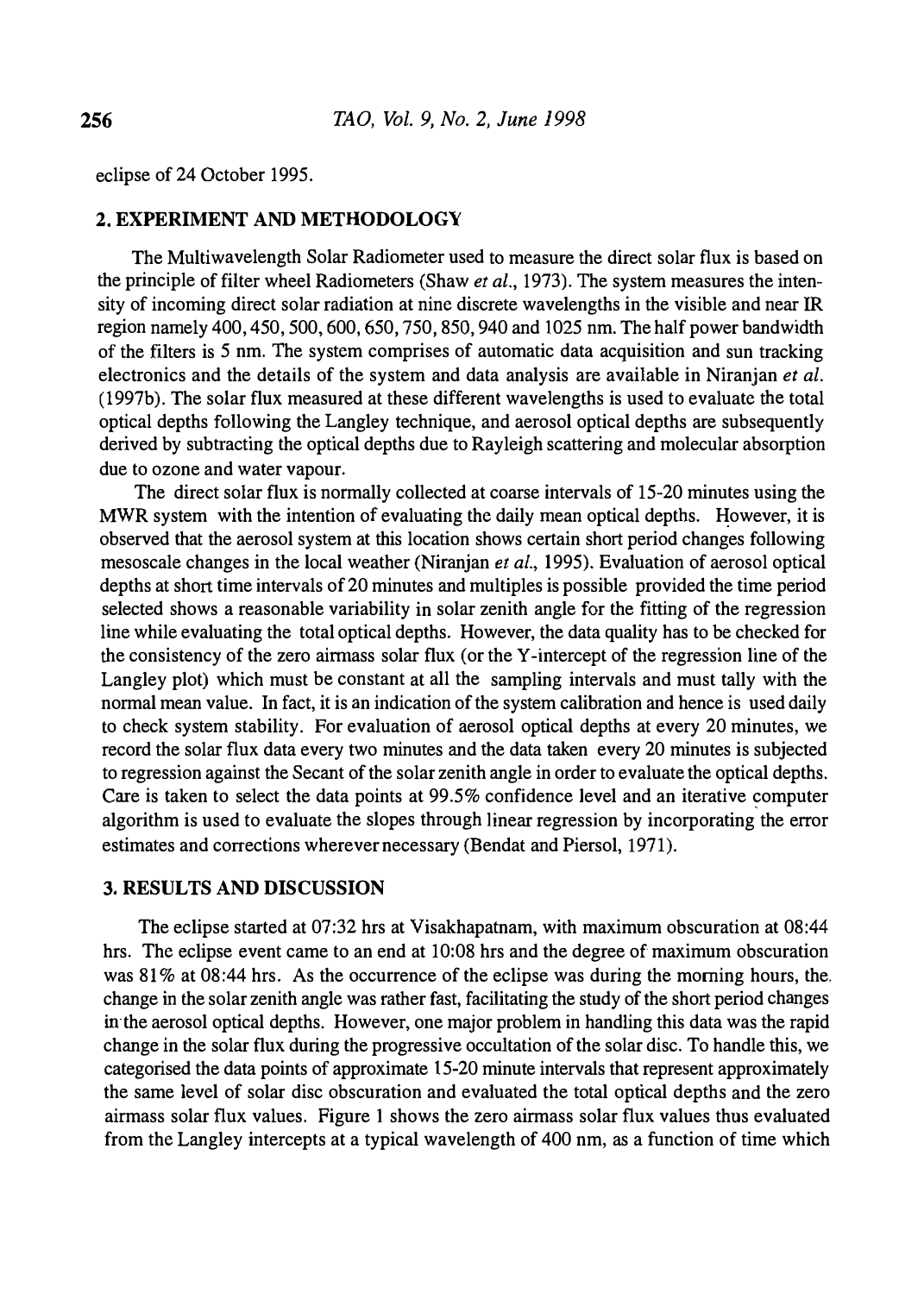

Fig. 1. Time variation of zero airmass solar flux on a normal day and eclipse day.

very nearly coincided with the percentage obscuration of the sunis disc at the respective times. This is an indication of the correctness in the evaluation of aerosol spectral optical depths during the eclipse period. The same figure shows the time variability of the zero airmass solar flux for the same time period on a control day which remained constant throughout the period.

The spectral variation of aerosol optical depth at 08:00 hrs, 08:44 hrs , in the afternoon (after the eclipse event is over) and also for the control day on 25 October 1995 are shown in Figure 2. Also shown in this figure is the spectral variation of the monthly mean aerosol optical depth during October 1995 along with the standard error for that month. During the eclipse period on 24 October 1995, there is a significant change in the spectral variation of the aerosol optical depths which showed a peak around 650 nm in contrast to the normal feature of a maximum at the shorter wavelength of 450 nm. The optical depths at all the wavelengths increased as the eclipse progressed and during the afternoon hours the aerosol spectral optical depths returned to the normal spectral trend. This can be more obviously seen from Figure 3b which shows the surface plot of the time variability of the aerosol spectral optical depths against the wavelength during the eclipse event. The same data for a control day on 25 October 1995 is shown in Figure 3a. It may be observed from these figures that the aerosol optical depth decreased from 07:30 hours onwards followed by a gradual increase from 08:10 hours to 09:30 hours and from 09:30 hours onwards it decreased till the end of the eclipse. The post eclipse total optical depths for the remaining period of the day did not show any significant variation in their value (Niranjan et al., 1997a). The aerosol optical depths evaluated for the control day also show no significant variation with time. Any changes in the aerosol optical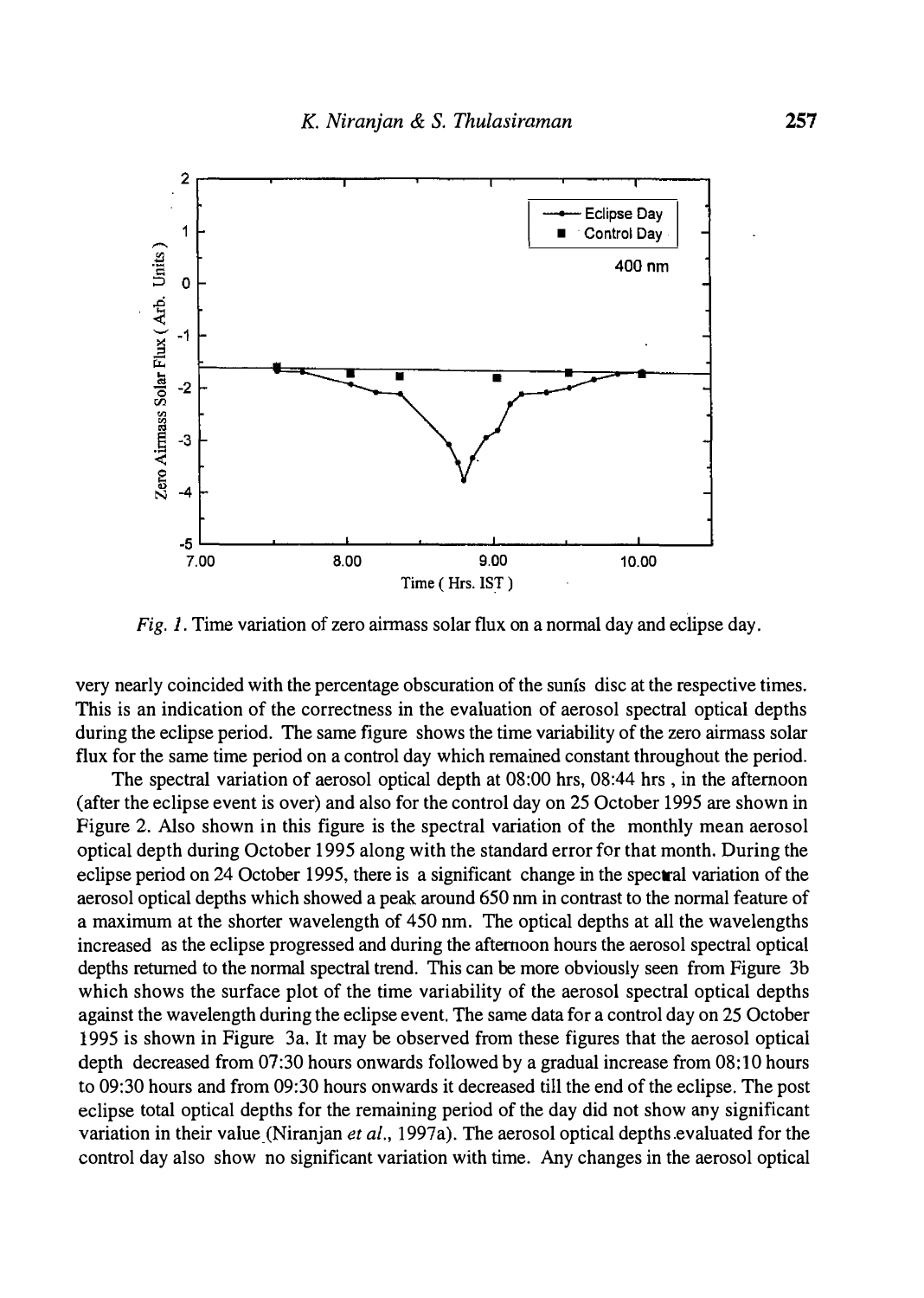

Fig. 2. Spectral Variation of aerosol optical depths at different times on a eclipse day (24 Oct. 1995), a control day of 25 October 1995 and the monthly mean of October 1995 alongwith the error bars.

depths have to be investigated in conjunction with the changes in the surface meteorology and its effect on the aerosol size and optical parameters.

Surface meteorological parameters such as temperature, humidity, windspeed during the eclipse day are shown in Figure 4. The meteorological data were obtained from the Cyclone Warning Centre of the Indian Meteorological Department, which is situated at a distance of 500m from the MWR observations site. It can be seen that with the progress of the eclipse, the relative humidity showed a sharp increase in its value with the increase in percentage obscuration, and the temperature decreased. Until the maximum phase, windspeed was more or less constant and after the maximum, it increased. The meteorological data during the control day does not show any significant variations in these parameters. This clearly indicates the role of meteorological parameters for the increase in optical depth values during the eclipse maximum. Niranjan and Ramesh Babu (1993) studied the effect of integrated water vapour and relative humidity at the observation site and found that the aerosol optical depths increased with increase in atmospheric water vapour content and relative humidity. The growth of aerosol particles results in a change in the size distribution of the aerosol particles and changes the overall refractive index thereby affecting the optical depth by altering their scattering characteristics ( Hanel., 1976; Shettle and Fenn., 1979 and Moorthy et al., 1993) Furthermore, at coastal locations, the onshore and offshore winds play an important role in modifying the aerosol characteristics (Suzuki and Tsunogai, 1988; Peterson et al., 1981). Moorthy et al.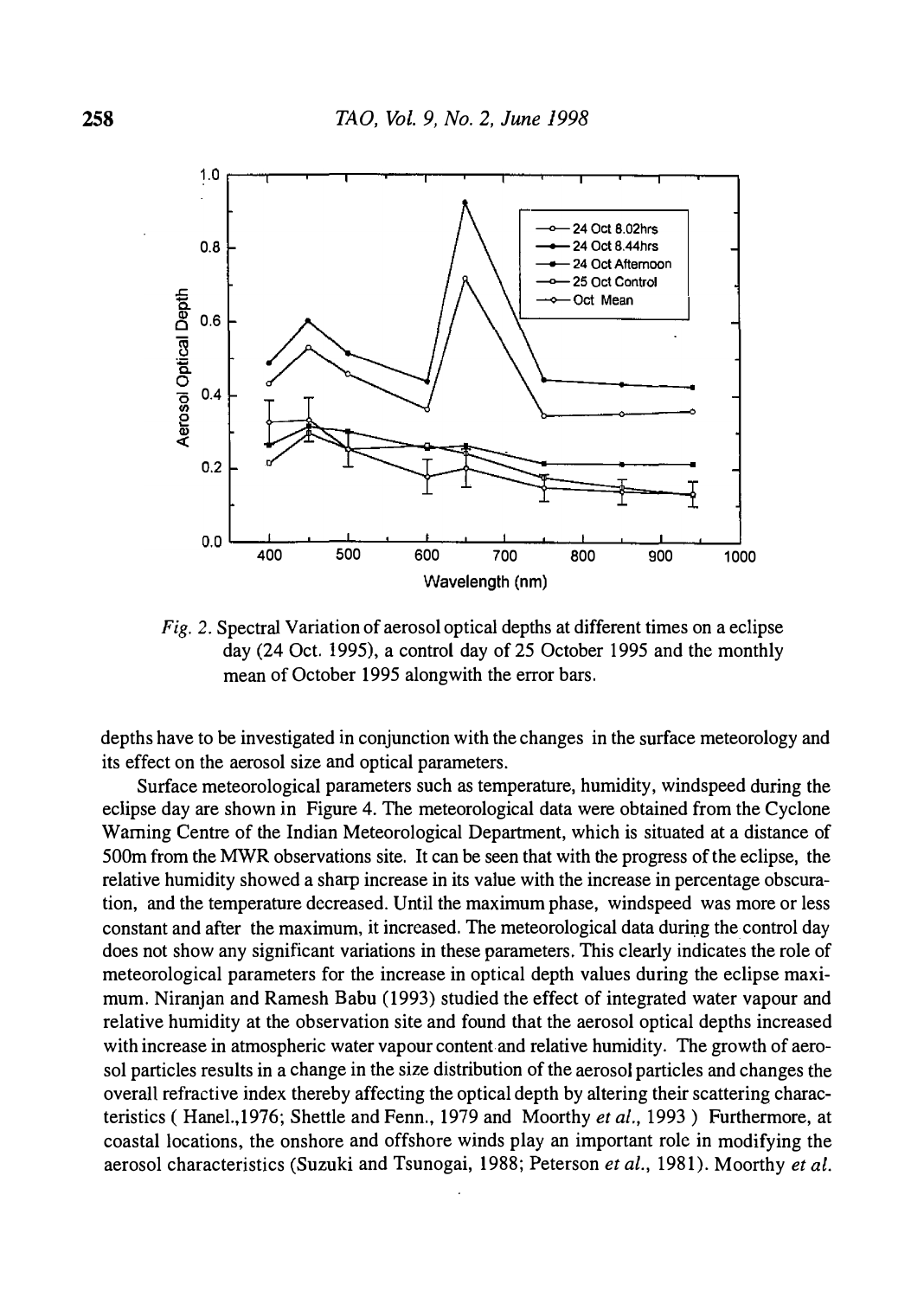

Fig. 3. Surface plot showing the variation of aerosol optical depths as a function of time and wavelengths for (a) Normal day of 25 October 1995 and (b) during the eclipse event.

(1991) and Nair and Moorthy (1995) studied the association of the aerosol optical depth with windspeed and rainfall at a coastal station, Trivandrum and observed a positive correlation with windspeed. The prevailing air mass greatly influences the aerosol optical depths (Mani et al., 1969; Peterson et al., 1981) and at coastal stations, marine air masses increase the aerosol optical depths significantly compared to continental air masses (Hoppel *et al.*, 1990).

During cool winter nights the industrial exhaust in an urban environment gets trapped under low level capped inversions (Niranjan et al., 1995) thereby increasing the particulate loading during winter morning hours.. However, as the land heats up after the sunrise, the inversion breaks due to increased convective activity leading to effective mixing of aerosols and a consequent reduction in the spectral optical depths. The initial decrease in the aerosol optical depths both after sunrise and before the onset of the eclipse can be attributed to this process. However, because of the eclipse phenomenon, the land could not become suffi-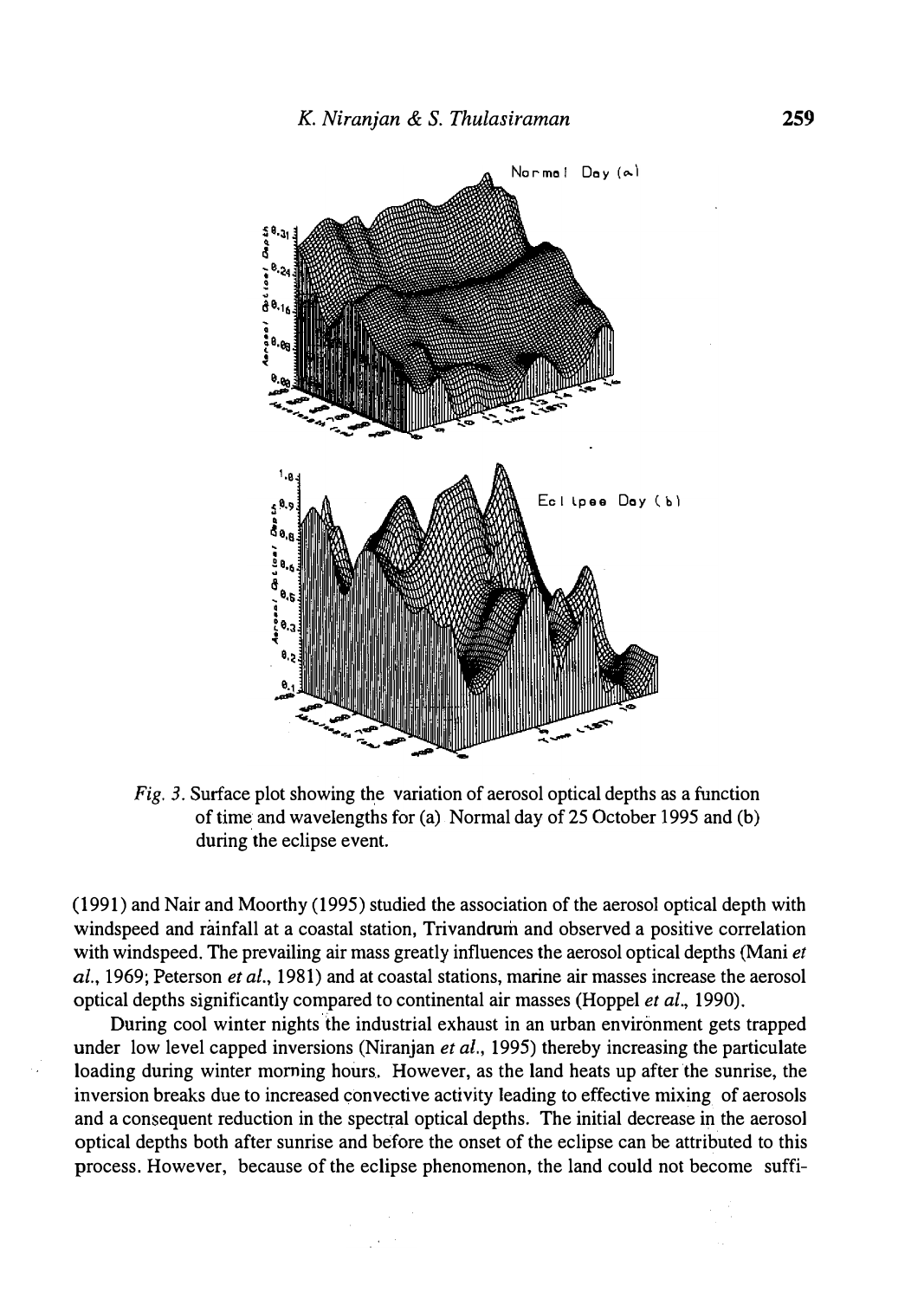

Fig. 4. Diurnal variation of surface meteorological parameters on the eclipse day.

ciently hot. Due to the progressive occultation of the solar disc, the solar heating was obstructed and consequently the temperature again decreased increasing the surface humidity. This has led to the increase in aerosol optical depths between 08:30 and 09:30 hours. After the eclipse event was over, the land temperature again increased and due to the increased convective activity and subsequent pollution dispersion, the aerosol optical depths decreased to the normal value and remained constant till the evening.

The aerosol size distributions (Figure 5) during the eclipse times i.e. during the maximum phase of eclipse, in the afternoon hours and for a control day have been evaluated by inverting the spectral optical depths using the constrained linear inversion technique. The inversion procedure is dealt with in detail elsewhere. (King et al., 1978; Moorthy et al., 1993; Niranjan et al., 1997b). It can be seen that the control day size distribution (line with open circles) and the afternoon size distributions on the eclipse day show a clear bimodal form aerosol columnar size distribution, with the primary mode around 0.1 microns characterising the particulate population as being of industrial origin and the secondary mode at 0.82 which is typical of a sea salt component. The size distribution during the eclipse maximum (line with black circles) shows a broad monomodal form between 0.2 to 0.5 microns. It is known that aerosols grow in size with increasing humidity and such an increase is reflected in size distribution. The industrial component of aerosol is highly sensitive to change in humidity and owing to the increase in relative humidity the small particles, showing a peak near 0.1 microns, grew in size and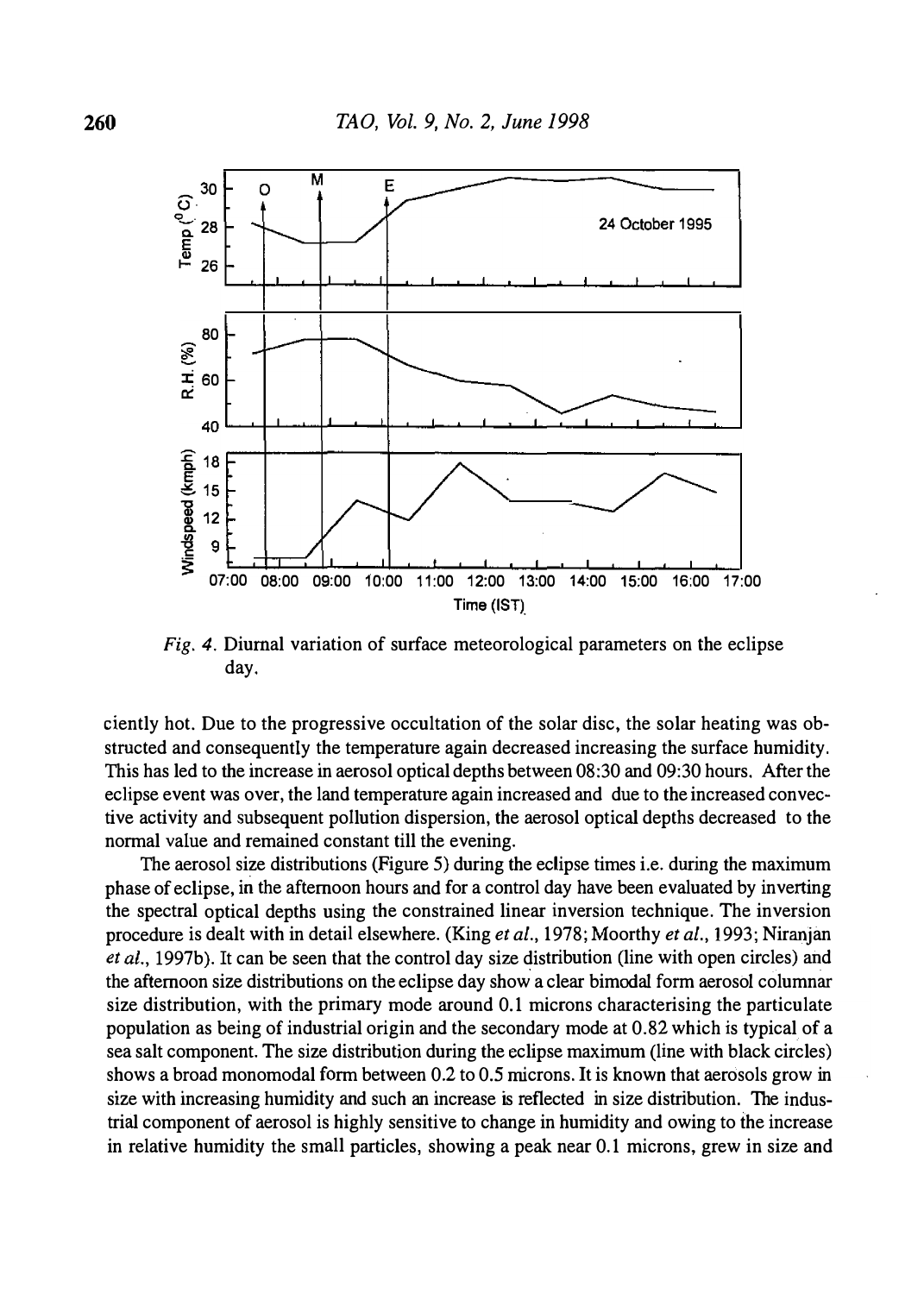

Fig. 5. Variation of aerosol columnar size distributions during the eclipse maximum, after noon hours and for a control day.

consequently the size distribution shows a broad peak between 0.2 and 0.5 microns. Because of the low wind speeds, the secondary mode typifying the marine component might have decreased in prominence and become obscured by the broad primary mode,

Acknowledgements The financial assistance of the Indian Space Research Organisation and the Department of Science and Technology, Govt. of India is gratefully acknowledged. The help of Dr. B.V. Krishna Murthy and Dr. K. Krishna Moorthy of SPL, VSSC, Trivandrum in MWR system maintenance is acknowledged with thanks.

#### REFERENCES

- Bendat, J.S., and A.G. Piersol, 1971: Random Data: Analysis and Measurement Procedure, lnterscience, New York
- Hanel, G., 1976: The properties of atmospheric aerosol particles as functions of the relative humidity at thermodynamic equilibrium with surrounding moist air. Adv. In Geo., 19, 73-188.